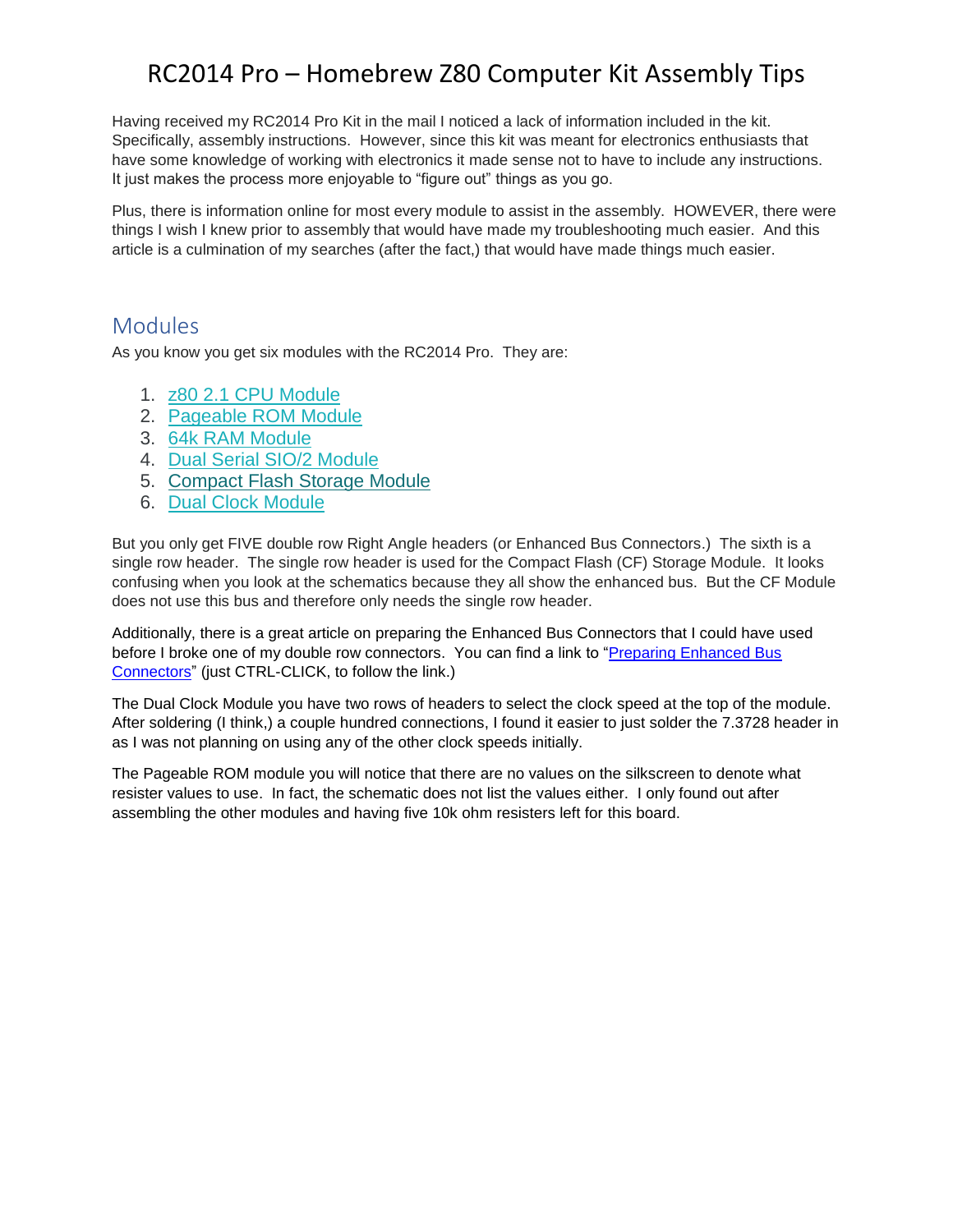### Jumper settings

Since the ROM module I received had the label of "24006000", it was unclear at first what type of ROM I had. Then pealing back the label I found it was an AMTEL AT27C512R-45PU which is a 512K (64K x 8) EEPROM. Organized into 64K x 8 bits, or in other words having available 8 each 8K banks.

Then I discovered th[e Decoding ROM Labels](http://rc2014.co.uk/1515/decoding-rom-labels/) page but it was still a bit confusing. I was looking at the Address, A15, A14, A13, ROM Label; table and it wasn't making sense. Then after Spencer and I exchanged emails, it finally made sense. Looking below the table he mentions each DIGIT (on the ROM label,) represents what is in that particular 8k bank. So, 24006000, means:

- 2 Microsoft BASIC, for 32k RAM, SIO/2, with origin 0x0000
- 4 Microsoft BASIC, for 56k RAM, SIO/2, with origin 0x0000
- 0 Empty bank, available for user to program
- 0 Empty bank, available for user to program
- 6 CP/M Monitor, for pageable ROM, 64k RAM, SIO/2, CF Module at 0x10, with origin at 0x0000
- 0 Empty bank, available for user to program
- 0 Empty bank, available for user to program
- 0 Empty bank, available for user to program

Therefore, the jumpers for the ROM module would be set up as:

A10 – No Connection/Jumper A11 – No Connection/Jumper A12 – No Connection/Jumper A13 – LOW  $A14 - LOW$  $A15 - HIGH$ 

With the PAGE size set to 8K (looking at the jumpers from left to right, they would be: LOW, LOW, HIGH, HIGH, HIGH

For the RAM Module set all jumpers to the RIGHT using the starting address 0000.

The above settings are to enable you to use the CP/M system and CF Card.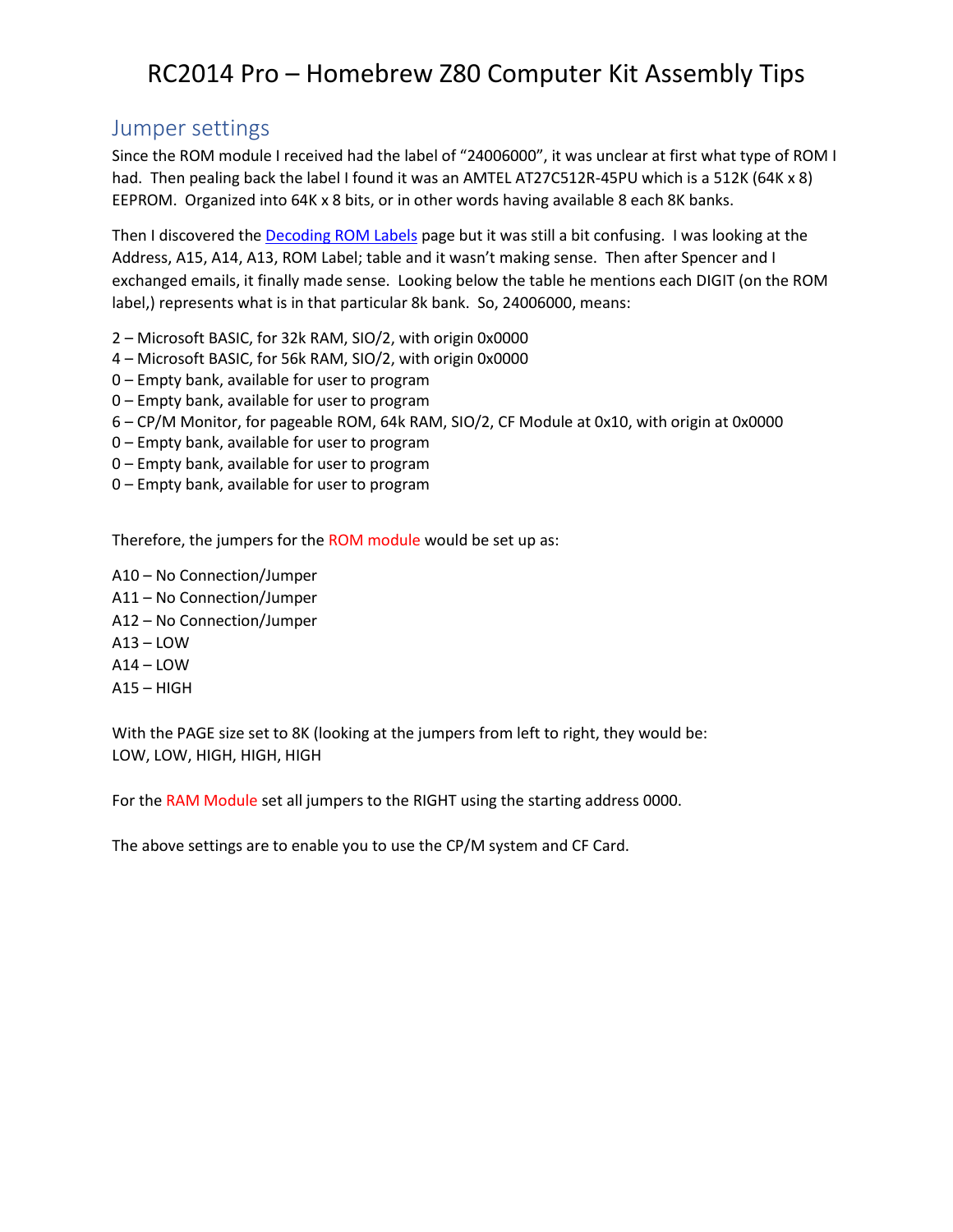## Backplane Pro

The header sockets for this board can be a pain to ensure that they are straight and aligned on the board properly for soldering. Trying to place the socket on the board and then flip it over for soldering was the most difficult part of the whole assembly process. During my attempt, the sockets would rock from side to side and I found a couple of them were at a slight angle. I found a post on the RC2014 Google Group from [AstroBob](https://groups.google.com/forum/#!topic/rc2014-z80/pA9cCaR9568) that has the following picture:



He plugged the headers in as shown above to hold them in place for soldering. This also had the advantage to keep the extended headers flushed up against the primary header sockets. Keep in mind that you don't have to plug the headers all the way into the sockets. Just enough to hold things in place will do.

Keep in mind that the expanded header sockets are in slots 5 through 9. In one other post on the forums it was suggested to have the modules located as follows:

#### **SLOT Module**

- 4 Compact Flash Module
- 5 Z80 2.1 CPU Module
- 6 64k RAM Module
- 7 Pageable ROM Module
- 8 Dual Serial SIO/2 Module
- 9 Dual Clock Module